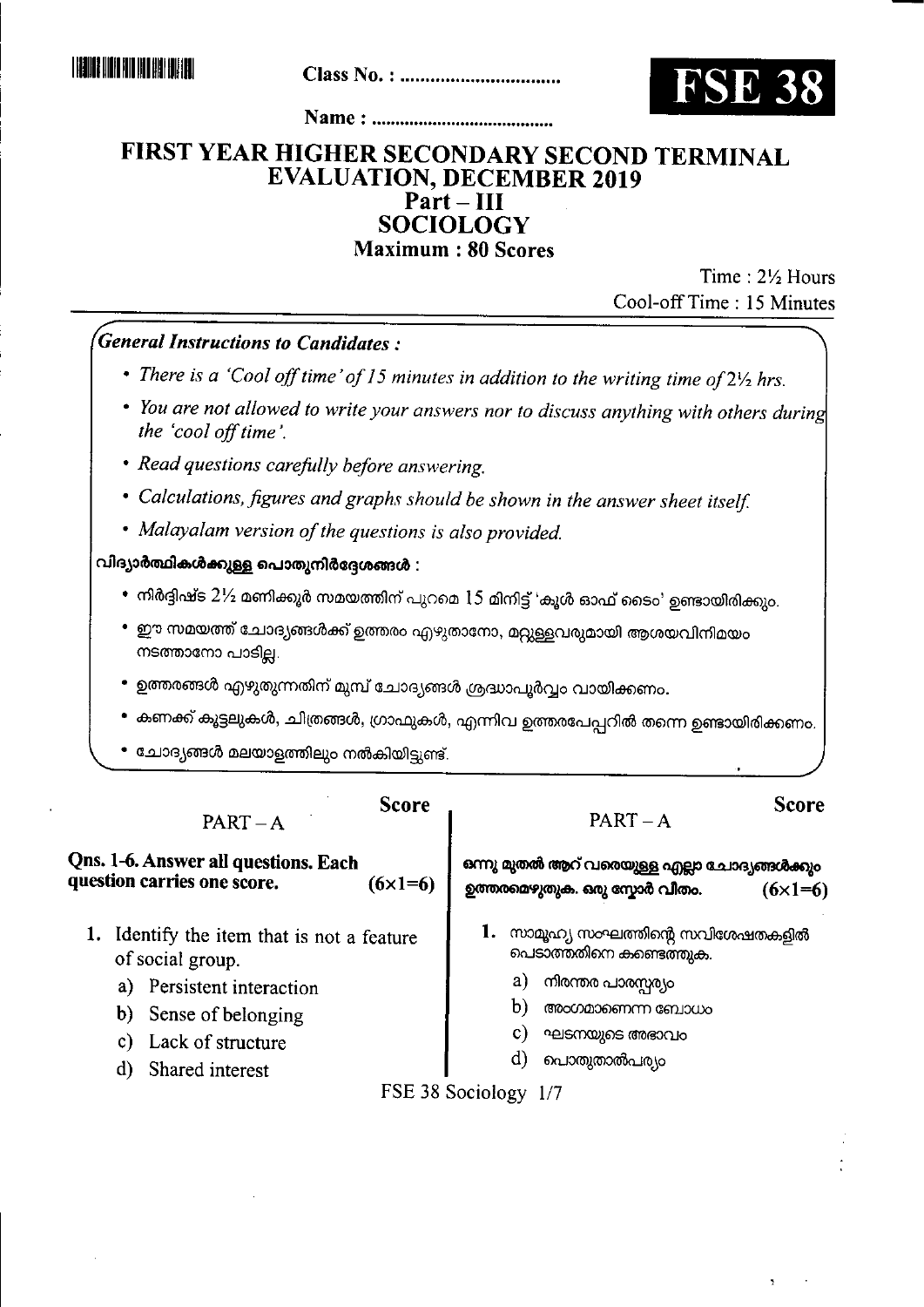### L LEONI O MARIO MODERNA LLA LI DI LLA L

**Score** 

# **Score**

- 2. The family in which an individual is born, is called  $\qquad$ 
	- a) Family of procreation
	- b) Family of orientation
	- c) Matriarchal family
	- d) Patriarchal family
- 3. A researcher uses multiple methods in his research. Pick out the most appropriate concept to refer this situation.
	- a) Observation
	- b) Interview
	- c) Survey
	- Triangulation  $\mathbf{d}$
- 4. Protest against or refusal to conform to prevalent social norms is called \_
	- a) Contestation
	- b) Alienation
	- c) Accommodation
	- d) Discrimination
- 2. ഒരു വ്യക്തി ജനിച്ച കുടുംബത്തെ വിശേഷി പ്പിക്കുന്ന പേര് \_\_\_\_\_\_\_\_
	- a) പ്രത്യൂൽപാദന കുടുംബം
	- ദിശാകുടുംബം  $b)$
	- c) മാതൃദായക കുടുംബം
	- d) പിത്യദായക കുടുംബം
- 3. ഒരു ഗവേഷകൻ തന്റെ ഗവേഷണത്തിൽ ഒന്നിൽ കൂടുതൽ പഠനമാർഗങ്ങൾ ഉപയോഗിക്കുന്നു. ഈ സാഹചര്യത്തെ വിശേഷിപ്പിക്കുന്നതിന് ഏറ്റവും അനു യോജ്യമായ പദം തിരഞ്ഞെടുക്കുക.
	- നിരീക്ഷണം a)
	- അഭിമുഖം b)
	- സർവ്വേ  $\mathbf{c}$ )
	- d) തികോണമാപനം
- 4. നിലവിലുള്ള സാമൂഹ്യ വഴക്കങ്ങൾക്കെതി രെയുള്ള പ്രതിഷേധമോ അവയോട് പൊരുത്തപ്പെടാൻ വിസ്സമ്മതിക്കുകയോ ചെയ്യുന്നതാണ് \_\_\_\_\_\_\_
	- a) compo
	- b) അന്യവൽക്കരണം
	- c) സമരസപ്പെടൽ
	- വേർതിരിവ് കാണിക്കൽ d)

FSE 38 Sociology 2/7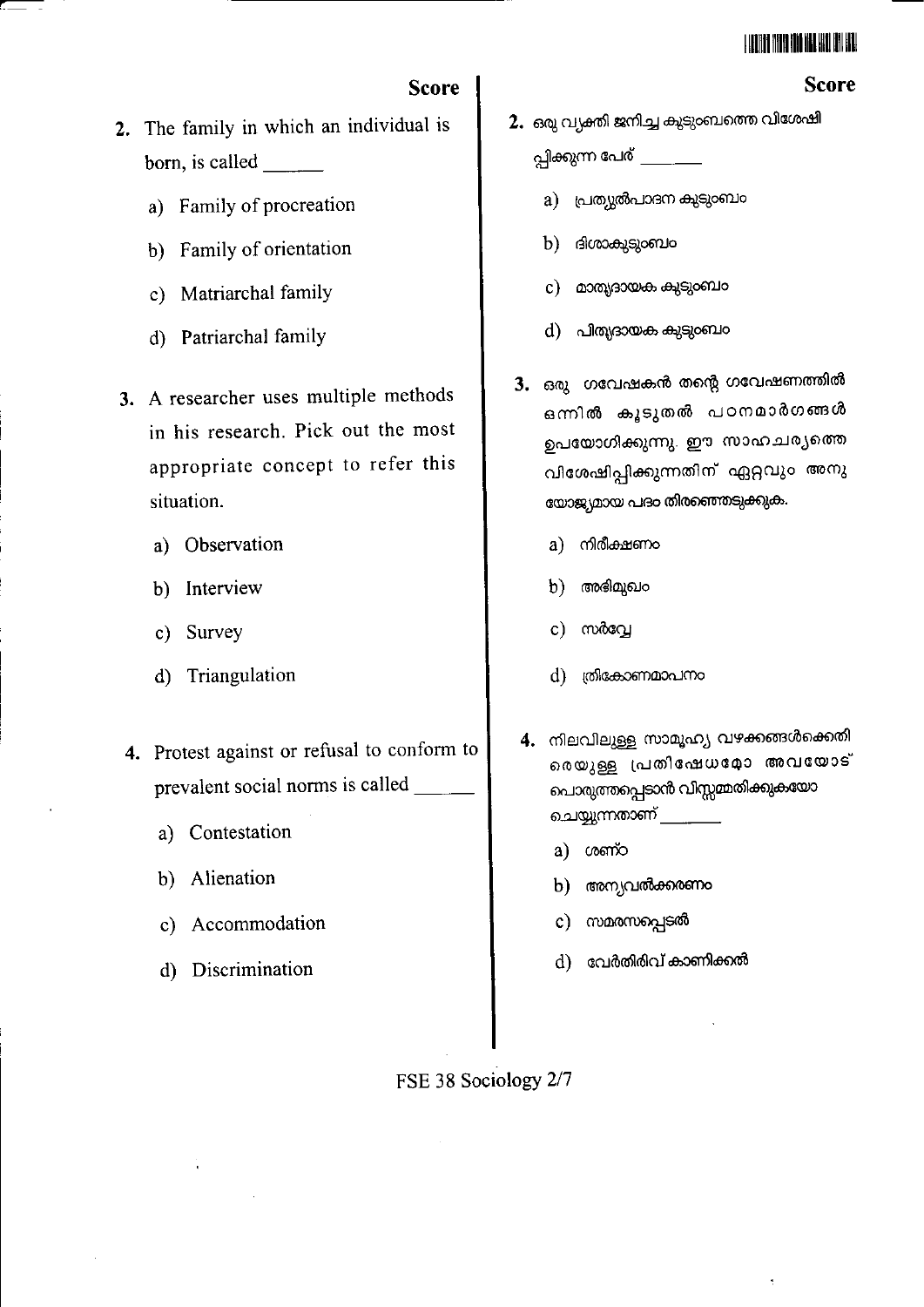## **TOORE AND AND AND WALLET**

# **Score**

- 5. The Science that deals with the web of physical and biological systems of which human beings are one element
	- a) Biology
	- b) Ecology
	- c) Sociology
	- d) Zoology
- 6. Societies maintains social order without a modern governmental apparatus is known as
	- a) Sovereign state
	- b) Community
	- c) Stateless society
	- d) Civil society

## $PART - B$

#### Qns. 7-11. Answer all questions. Each carries two scores.  $(5 \times 2 = 10)$

- 7. State the view of Emile Durkheim about social structure.
- 8. Complete the chart showing the difference between primary and secondary groups.

| Primary Group             | <b>Secondary Group</b>    |
|---------------------------|---------------------------|
| $\rightarrow$ Small group | $\rightarrow$ Large group |
|                           |                           |

- 5. മനുഷ്യൻ ഒരു ഘടകമായിട്ടുള്ള ഭൗതികവും ജീവശാസ്ത്രപരവുമായ വ്യവസ്ഥകളുടെ ശ്യംഖലയെക്കുറിച്ച് പ്രതിപാദിക്കുന്ന ശാസ്ത്രം
	- a) ജീവശാസ്ത്രം
	- $b)$  പരിസ്ഥിതി ശാസ്രം
	- c) സമൂഹശാസ്രം
	- $d)$  ജന്തുശാസ്രം
- 6. ആധുനിക ഭരണസംവിധാനങ്ങൾ ഉപയോഗി ക്കാത്ത സാമൂഹികക്രമം നിലനിർത്തുന്ന സമൂഹങ്ങളെ \_\_\_\_\_\_\_\_ എന്നു പറയുന്നു.
	- a) പരമാധികാര രാഷ്ട്രം
	- $b)$  maxes  $\infty$
	- $\,$   $\,$   $\,$  രാഷ്രരഹിത സമൂഹങ്ങൾ
	- d) പൗരസമൂഹം

## $PART - B$

 $7$  മുതൽ  $11$  വരെയുള്ള എല്ലാ ചോദ്യങ്ങൾക്കും ഉത്തരമെഴുതുക. രണ്ടു സ്കോർ വീതം.  $(5 \times 2 = 10)$ 

- 7. സാമൂഹ്യഘടനയെക്കുറിച്ചുള്ള എമൈൽ ദുർഖിമിന്റെ വീക്ഷണം പ്രസ്താവിക്കുക.
- 8. പ്രാഥമിക സംഘങ്ങളുടെയും ദ്വിതീയ സംഘ ങ്ങളുടെയും വ്യത്യാസം സൂചിപ്പിക്കുന്ന ചാർട്ട് പൂർത്തീകരിക്കുക.

| പ്രാഥമിക സംഘം            | ദ്വിതീയ സംഘം            |
|--------------------------|-------------------------|
| $\rightarrow$ ചെറിയ സംഘം | $\rightarrow$ വലിയ സംഘം |
|                          |                         |



## **Score**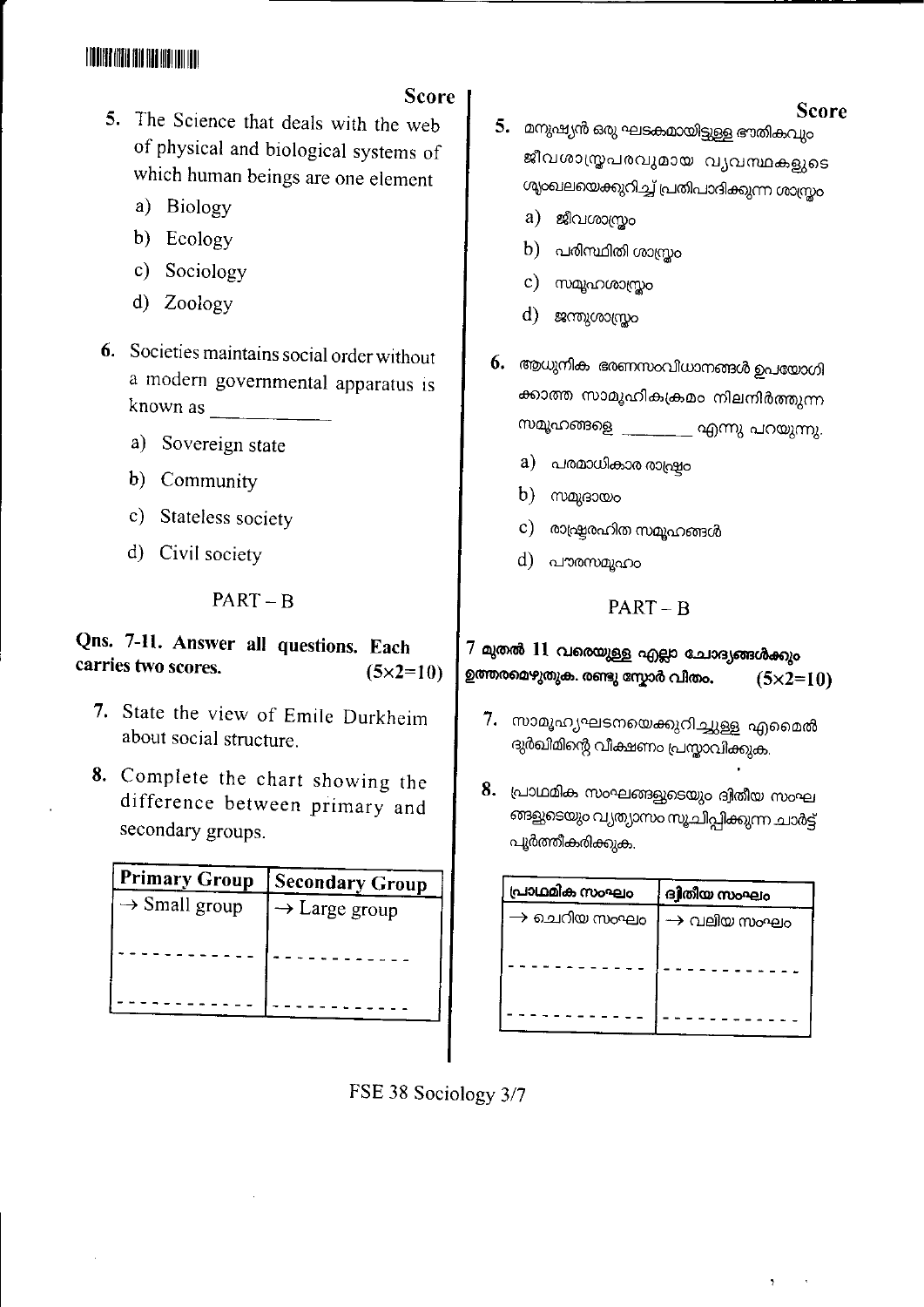## HANI WA UU AA HA III UU

#### **Score**

- 9. Briefly explain sociological imagination.
- 10. Define urbanisation.
- 11. Explain 'risk society'.

#### $PART - C$

#### Qns. 12-15. Answer any three questions. Three scores each.  $(3x3=9)$

- 12. Write a brief note on the 'transformation of work' in modern society.
- 13. Classify the following into appropriate columns.

[Degradation of labour, Theory of natural evolution, Slums, Organic evolution, Enlightenment, Division of labour.]

| Intellectual ideas   Material issues |
|--------------------------------------|
|                                      |
|                                      |
|                                      |
|                                      |

- 14. a) Find the odd one: Ascribed by birth, achieved, fixed, closed system.
	- b) Substantiate your answer.
- 15. List the three basic forms of advantages that privileged groups may enjoy.
- 9. സമൂഹശാസ്ത്ര സങ്കല്പം ചുരുക്കി വിശദീ കരിക്കുക.
- $10.$  നഗരവൽക്കരണം നിർവ്വചിക്കുക.
- 11. 'അപകട സാധ്യത കൂടിയ സമൂഹം' വിശദീ കരിക്കുക.

#### $PART - C$

#### 12 മുതൽ 15 വരെയുള്ള ചോദ്യങ്ങളിൽ ഏതെ .<br>ജിലും മൂന്നെണ്ണത്തിന് ഉത്തരമെഴുതുക. മൂന്നു സ്കോർ വീതം.  $(3\times3=9)$

- 12. ആധുനിക സമൂഹത്തിൽ 'തൊഴിലിന്റെ രൂപാന്തരീകരണ'ത്തെക്കുറിച്ച് ഒരു ലഘു കുറിപ്പ് തയ്യാറാക്കുക..
- 13. നൽകിയിരിക്കുന്നവയെ ശരിയായ കോളങ്ങളി ലേക്ക് വർഗീകരിക്കുക. [തൊഴിൽ അപചയം, സ്വാഭാവിക പരിണാമ സിദ്ധാന്തം, ചേരികൾ, ജൈവിക പരിണാമം, ജ്ഞാനോദയം, തൊഴിൽ വിഭജനം]

| ബൗദ്ധിക ആശയങ്ങൾ   ഭൗതിക പ്രശ്നങ്ങൾ |  |
|------------------------------------|--|
|                                    |  |
|                                    |  |
|                                    |  |

- $\bf{14.}$   $\bf{a)}$  ഒറ്റപ്പെട്ടതിനെ കണ്ടെത്തുക : ജന്മം കൊണ്ട് ആർജ്ജിക്കുന്നത്, നേടി യെടുക്കുന്നത്. സ്ഥിരമായത്, അടഞ്ഞ വ്യവസ്ഥിതി.
	- b) നിങ്ങളുടെ ഉത്തരത്തിന് ന്യായീകരണം നൽകുക.
- 15. പ്രത്യേകാവകാശങ്ങളുള്ള വിഭാഗങ്ങൾ അനുഭവിക്കാൻ സാധ്യതയുള്ള മൂന്ന് തരത്തി ലുള്ള നേട്ടങ്ങൾ പട്ടികപ്പെടുത്തുക.

FSE 38 Sociology 4/7

#### **Score**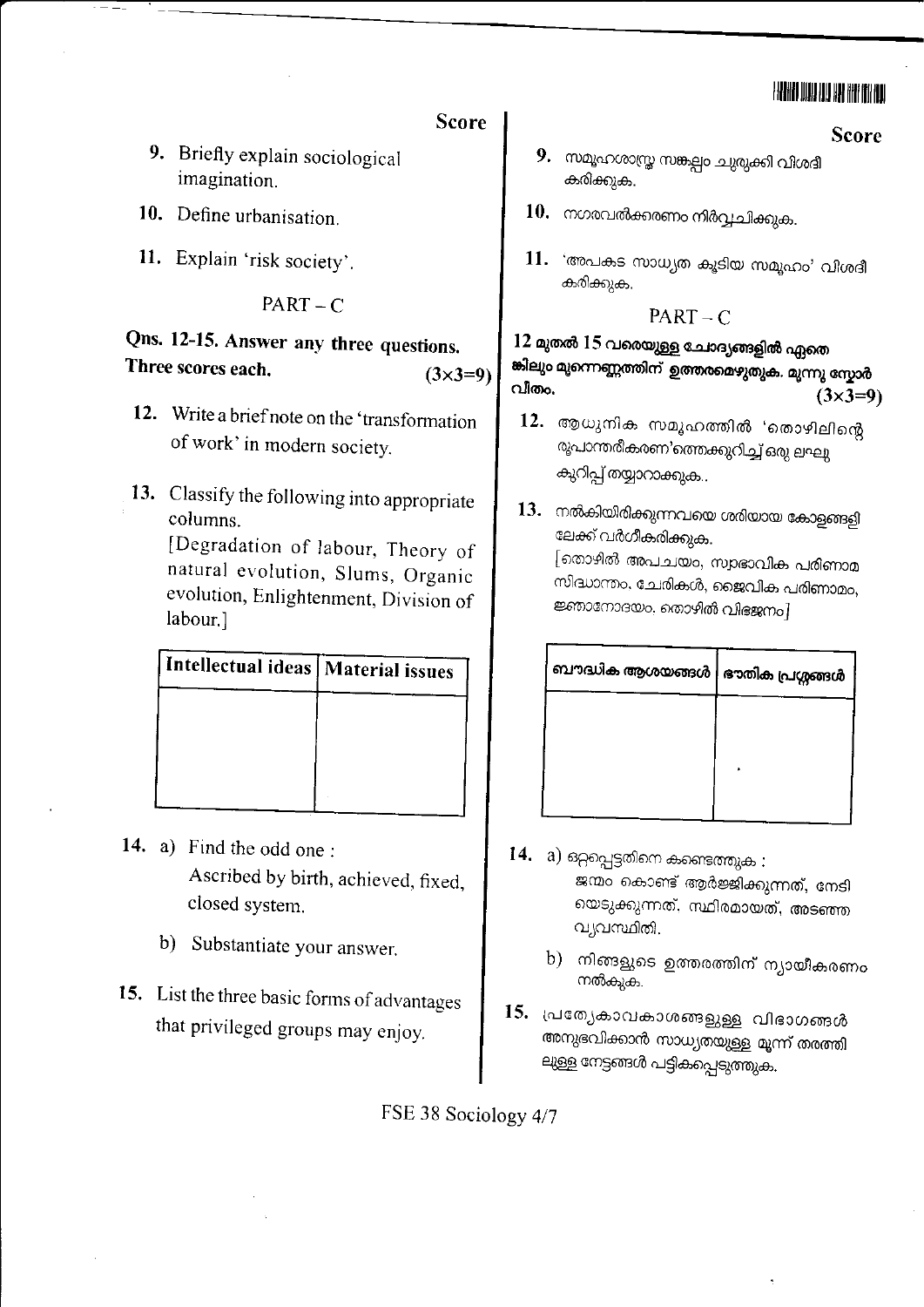## i din no munana

**Score**  $PART - D$ 

Qns. 16-19. Answer any three questions. Four scores each.  $(3\times 4=12)$ 

- 16. 'Just as nature shapes society, society shapes nature.' Substantiate the statement with examples.
- 17. List the major hurdles in ensuring objectivity in sociological research and suggest measures to minimise these hurdles.
- 18. Compare the educational system in simple and modern complex societies.
- 19. Analyse the process through which social order is achieved in rural areas.

#### $PART - E$

#### Qns. 20 -23. Answer any three questions. Five scores each.  $(3\times5=15)$

20. Having access to modern science and technology does not make modern cultures superior to the tribal cultures. Substantiate the statement with an example.

16 മുതൽ 19 വരെയുള്ള ചോദ്യങ്ങളിൽ ഏതെങ്കിലും മുന്നെണ്ണത്തിന് ഉത്തരമെഴുതുക. നാല് സ്കോർ വിതം.

 $PART - D$ 

 $(3\times 4=12)$ 

- 16. പ്രകൃതി സമൂഹത്തെ രൂപപ്പെടുത്തുന്ന തുപോലെ സമൂഹവും പ്രകൃതിയെ രൂപ പ്പെടുത്തുന്നു. ഈ പ്രസ്താവനയെ ഉദാഹരണ ങ്ങളിലൂടെ സമർത്ഥിക്കുക.
- 17. സമൂഹശാസ്ത്ര ഗവേഷണത്തിൽ വസ്തു നിഷ്ഠത കൈവരിക്കുന്നതിന് തടസ്സമായി നിൽക്കുന്ന പ്രധാന പ്രതിബന്ധങ്ങൾ പട്ടികപ്പെടുത്തി ഈ പ്രതിബന്ധങ്ങൾ ലഘൂകരിക്കുന്നതിനുള്ള മാർഗ്ഗങ്ങൾ നിർദ്ദേശിക്കുക.
- 18. ലളിതസമൂഹത്തിലെയും ആധുനികസമൂഹത്തി ലെയും വിദ്യാഭ്യാസ രീതികൾ താരതമ്യം ചെയ്യുക.
- 19. ഗ്രാമങ്ങളിൽ സാമൂഹ്യക്രമം ഉറപ്പു വരുത്തുന്ന പ്രക്രിയ വിശകലനം ചെയ്യുക.

#### $PART - E$

 $20$  മുതൽ  $23$  വരെയുള്ള ചോദ്യങ്ങളിൽ ഏതെങ്കിലും മുന്നെണ്ണത്തിന് ഉത്തരമെഴുതുക. അഞ്ച് സ്കോർ വീതം.

 $(3\times5=15)$ 

20. ആധുനികശാസ്ത്ര സാങ്കേതിക വിദ്യകളുടെ പ്രാപ്യത ആധുനിക സംസ്കാരങ്ങളെ ഗോത്ര സംസ്കാരങ്ങളിൽ നിന്ന് മികച്ചതാക്കുന്നില്ല. ഒരു ഉദാഹരണത്തിന്റെ സഹായത്തോടെ ഈ പ്രസ്താവനയെ സാധൂകരിക്കുക.

FSE 38 Sociology 5/7

**Score**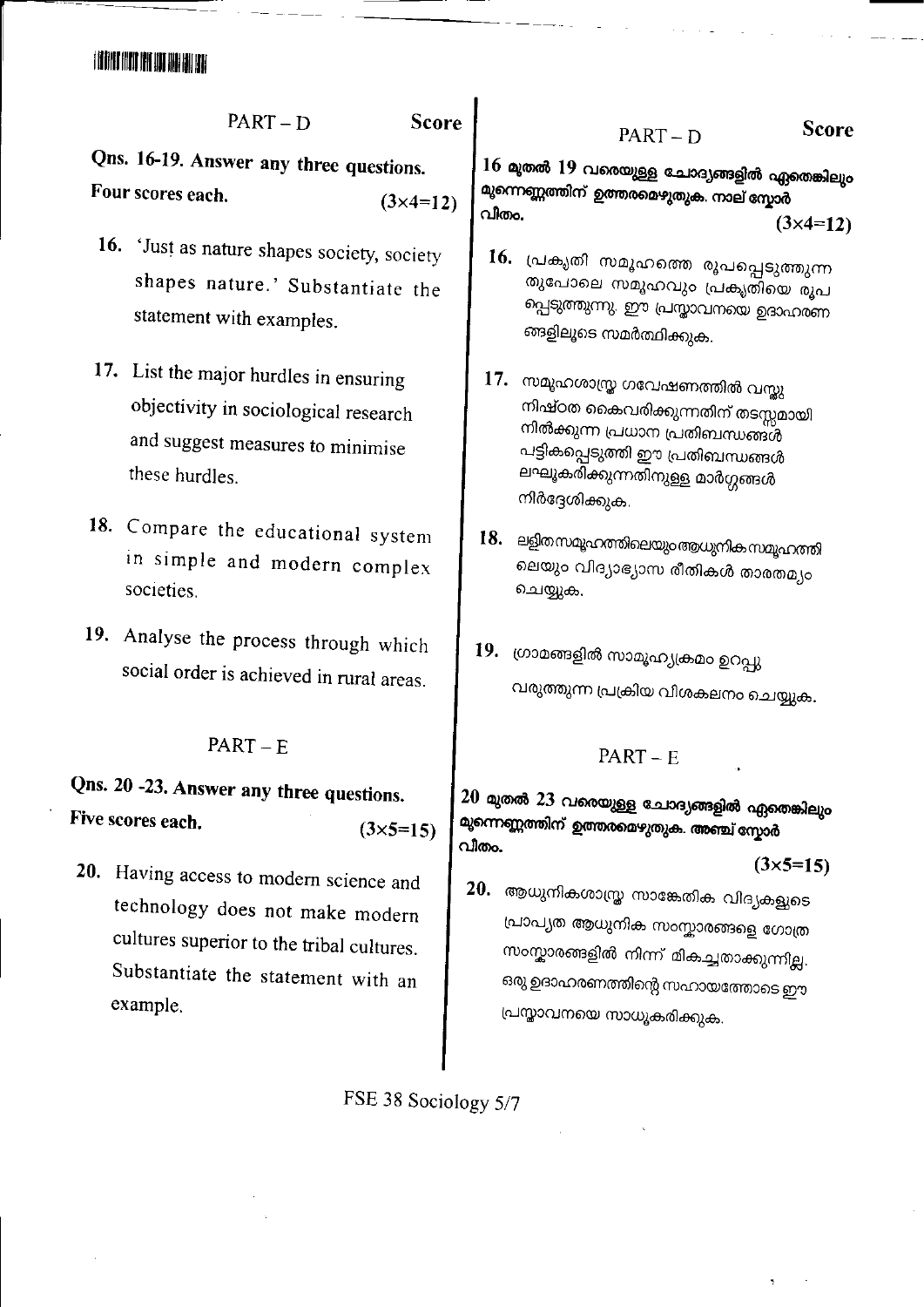# **TIBOLISHI ILI ILI ISLAMI**

#### **Score**

- **Score** 21. List out the major merits and limitations of participant observation.
- 22. Compare and contrast the functional and conflict views regarding the ways of establishing co-operation in societies.
- 23. Rearrange columns 'B' and 'C' so as to match with column 'A'.
- $21.$  പങ്കാളിത്ത നിരീക്ഷണത്തിന്റെ പ്രധാന മേന്മകളും പരിമിതികളും പട്ടികപ്പെടുത്തുക.
- 22. സമൂഹങ്ങളിൽ സഹകരണം സൃഷ്ടിക്കുന്ന രീതികളെക്കുറിച്ച് നിർവഹണവാദ, സംഘട്ടനവാദ കാഴ്ചപ്പാടുകൾ താരതമ്യം ചെയ്ത് വ്യത്യാസപ്പെടുത്തുക.
- 23. കോളം 'A'ക്ക് പൂരകമാകുന്ന രീതിയിൽ  $\cdot$ B'  $\cdot$   $\cdot$ C' കോളങ്ങൾ ക്രമീകരിക്കുക.

| $\mathbf A$                              | B                                                                     | C                                                                                     |
|------------------------------------------|-----------------------------------------------------------------------|---------------------------------------------------------------------------------------|
| Cognitive culture<br>ജ്ഞാനാത്മക സംസ്കാരം | Cultural Superiority<br>സാംസ്കാരിക ഔന്നിത്യം                          | Cultural exchange<br>സാംസ്കാരിക കൈമാറ്റം                                              |
| Normative culture<br>നൈതിക സംസ്കാരം      | Making sense of what is seen<br>കാണുന്നവയെ സ്വാശീകരി<br>ക്കുന്നത്     | Aryanism<br>ആര്യനിസം                                                                  |
| Material culture<br>ഭൗതിക സംസ്കാരം       | Rules of conduct<br>പെരുമാറ്റ ചട്ടങ്ങൾ                                | Internet chatting<br>ഇന്റർനെറ്റ് ചാറ്റിംങ്                                            |
| Ethnocentrism<br>വംശീയ<br>കേന്ദ്രോന്മുഖത | Value other cultures<br>മറ്റുള്ളവരുടെ സംസ്കാരങ്ങളെ<br>വിലമതിക്കുന്നത് | Identifying the ring of a<br>cell phone<br>സെൽഫോണിന്റെ റിങ്ങ്ടോൺ<br>തിരിച്ചറിയുന്നത്  |
| Cosmopolitanism<br>സാർവ്വ ജനീനത          | Use of materials<br>സാധനങ്ങളുടെ ഉപയോഗം                                | Not opening other peoples'<br>letters<br>മറ്റുള്ളവരുടെ കത്ത് തുറക്കാതി<br>രിക്കുന്നത് |

FSE 38 Sociology 6/7